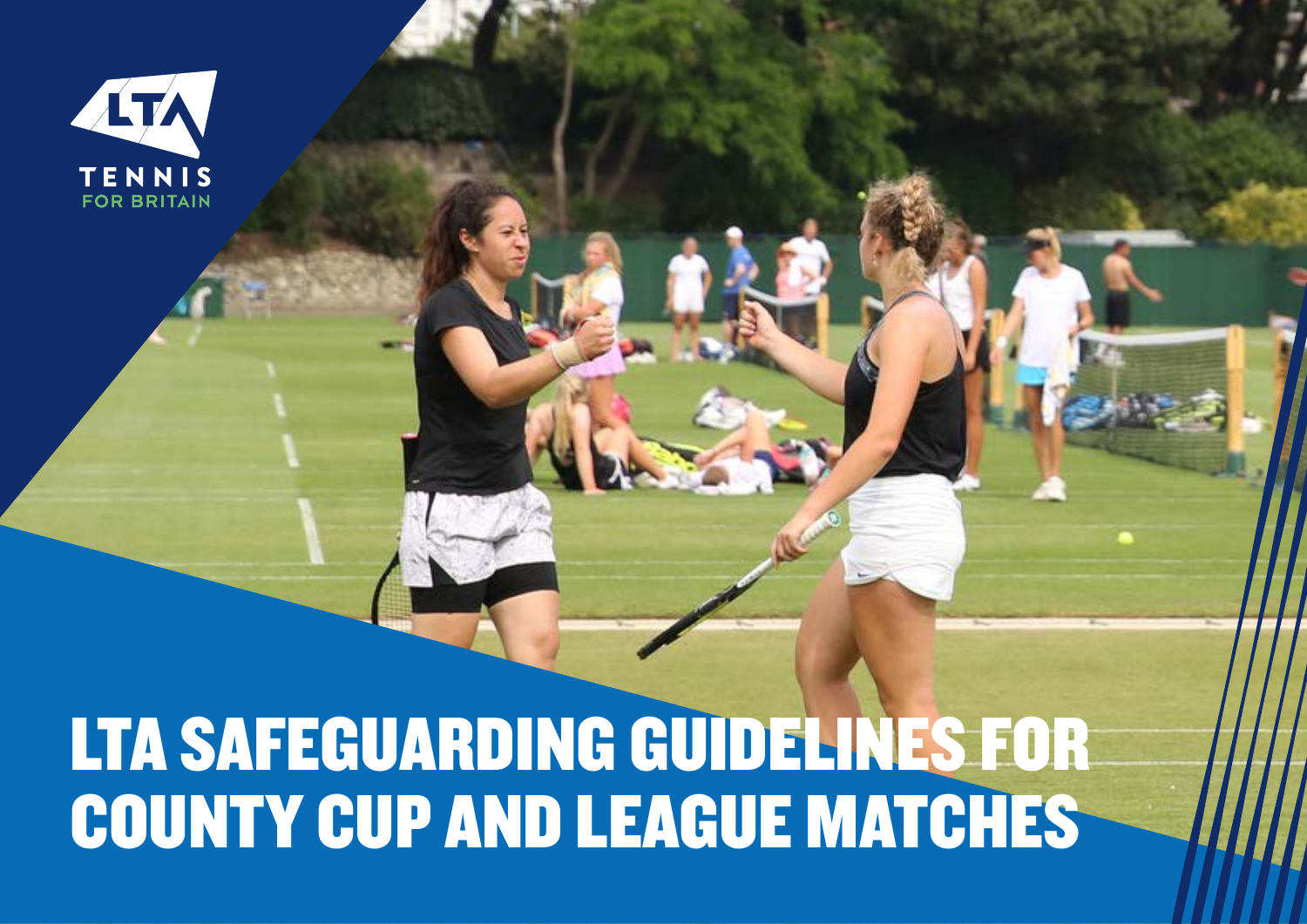### INTRODUCTION

Irrespective of representing their school, club or county, when playing tennis away from home, planning is required to ensure risks are properly assessed and mitigated ensuring that all children are safe when participating in tennis.

This guidance is aimed at teams with children (anyone under 18) travelling for away matches and it provides a 'one stop' shop for organisers and supervisors accompanying the team to meet safeguarding standards. It is intended to supplement the more detailed [LTA Safeguarding at Trips, Events and Competitions Policy](https://www.lta.org.uk/about-us/safeguarding-protection/).

A supervisor may be a coach, team captain or volunteer over 18 and the term is used throughout. Supervisors should have completed as a minimum the LTA online safeguarding training but the preference will be to have completed a safeguarding course.



At a league or county match, the home team is responsible for the safeguarding plan and risk assessment of the event they are running. In the situation where there is no 'home team' because the match is taking place at a third party location (i.e. a hired venue), it should be agreed between the parties who will be responsible for acting as the home team. The visiting club/county/school will be responsible for the safeguarding plan and risk assessment around their involvement in said event.

Smaller events are those with less than 20 competitors. The safeguarding plan can be comprised of the relevant club/ county/school safeguarding documents (such as the safeguarding policy, codes of conduct etc). As a general rule if more than one club/county/school or team is involved at the same event then this is likely to need a bespoke safeguarding plan which might set out more specific processes and codes of conduct.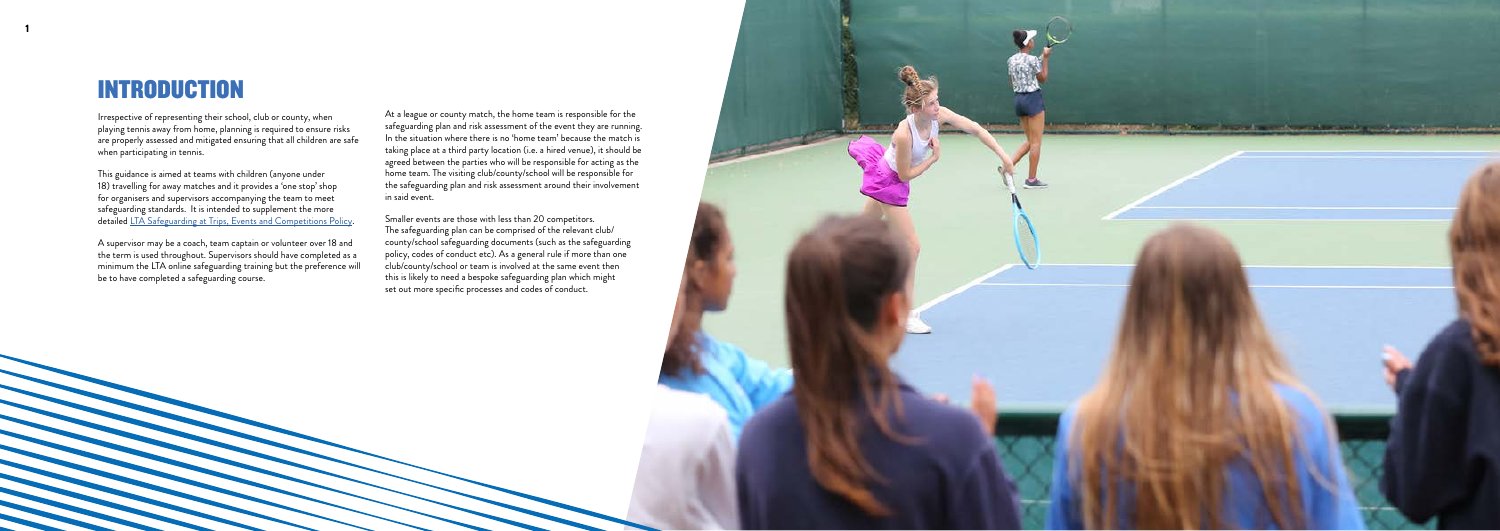## PLANNING OVERVIEW

### SUPERVISOR SUITABILITY

Appropriate supervisors should be identified for any activity or trip.

Supervisors must demonstrate high levels of personal and professional behaviour at all times, promoting positive role models for the children and adults at risk they are working with.

Although parents/carers will often accompany children to activities, where possible they should not be included in supervision calculations unless they have agreed to do this in an official capacity for the activity.

All supervisors must demonstrate commitment to respecting differences between staff and participants in terms of gender, gender alignment, sexual orientation, race, ethnicity, disability, culture and religious belief systems.

Supervisors should identify someone from the home venue as a point of contact. The supervisor should also have a list of who is on the trip, their contact details (including the leaders/helpers), emergency contact details, consent for any photography/filming and medical/allergy information.

Ensure that this person is suited to this role and make sure everyone in the group is aware who this person is and what their role is.



#### PLAYER NOTIFICATION

Once a team has been selected, a nominated individual is to obtain the relevant consent and emergency contact details from the parents. On receipt – check the forms have been signed and keep them safely as per your privacy policy and in line with data protection principles.

### TEAM KIT AND EQUIPMENT

Ensure all team equipment is appropriate and the juniors are always fully and appropriately dressed for example, wearing a t-shirt and shorts or skirt. Ideally, children shouldn't wear shirts or hats with their names on but this may be individual parental/child preference with school leaver type hoodies etc.

#### ADULTS-TO-CHILDREN RATIOS

Most tennis team events are based 4-6 children per team and despite the small numbers 2 adults supervisors are required for team supervision. For larger team numbers the ratios are:

2 adults for every 8 children aged 10 and under;

2 adults for every 10 children aged 11 and over.

Greater adult-to-child ratio may be required dependent on the needs of the children such as disability requirements or identified risks.

#### SUPERVISORS ARE TO

Have primary responsibility for the behaviour, supervision and safeguarding of children during the activity or trip.

Provide a programme of activity, including departure and return dates and times. Generically the programme will state what you are doing, where you are going, the transport, accommodation plans and kit list along with mandated safeguarding and health and safety regulations to be applied.

Supervisors should communicate to parents/ carers and players details of the staff/ volunteers, the club and any competition rules, expected Code of Conduct and future travel arrangements. It is recommended this is done in person so as to run through the trip's programme of events and to address any questions or concerns especially if it is their first trip away. This should include what to do if they feel unwell, worried or concerned and what is expected in terms of their behaviour.

#### GENDER

The gender of the supervisors should match the gender of the children. At least one of the supervising adults must be the same gender as the children unless this is not possible.

 Supervisors should also be provided with knowledge of religious, cultural, language/diet (including fasting) needs of all players.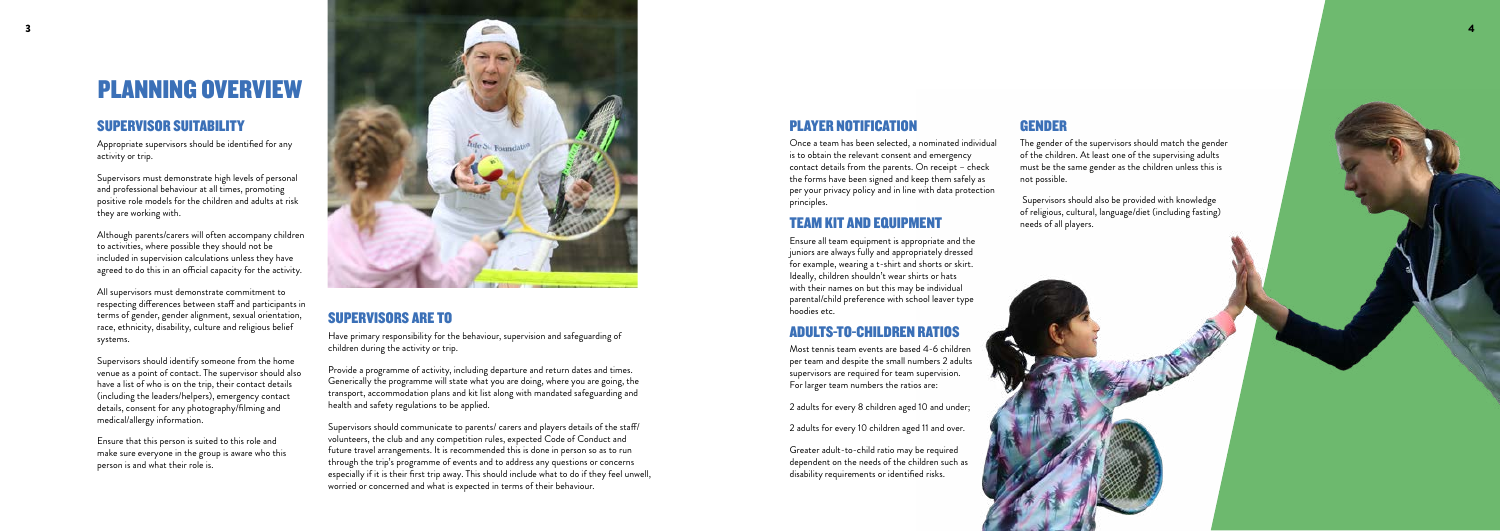### **TRANSPORTATION**

**Coaches and other venue staff/volunteers must not be responsible for giving lifts to children on an informal or ad-hoc basis. Where transportation is formally required as part of a league or County match, coaches, team captains and other staff/volunteers may take on the driving responsibility to transport children to the event. In these circumstances, a minimum of 2 adults are to travel in the vehicle with any number of juniors, unless in an emergency situation.**

Where transportation is not part of a venue organised trip, parents have a responsibility to ensure appropriate transport arrangements are made for their children and they may choose to make private arrangements with another adult (such as a family friend) to transport their child. In these circumstances, it is advisable to let the venue or supervisor know.

Parents should return a completed Emergency Contact Form and the driver and supervisors should have a copy of this with them on the journey in case of emergencies.

#### VEHICLES

Drivers must have a valid UK driving licence, satisfactory DBS check (if applicable), MOT certificate, road tax and insurance. All travellers must comply with laws on the use of seatbelts and restraints. Children are to be seated in the back of the vehicle at all times.

It is recommended that rest breaks are taken every two hours of driving. In the event of a vehicle breakdown or accident, the group should remain under the direct supervision of the supervisors wherever possible.

If transporting children in a mini-bus or bus, the driver must have the correct type of licence for this.

Consideration should be given to the storage of luggage and not blocking access to exit routes.



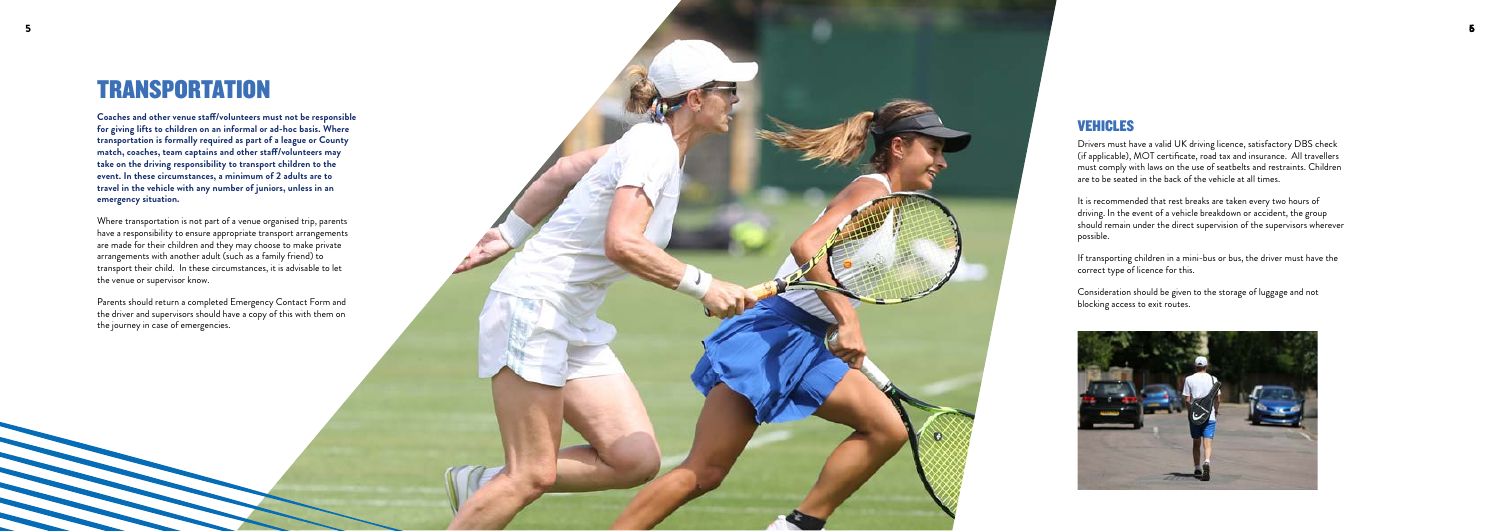### ACCOMMODATION

Many 'chain' hotels (i.e. Premier Inn) allow children to stay in a room without an adult, as long as the adult is staying in the hotel (booking usually needs to be made with the hotel directly rather than online).

Rooms on the same floor for all attendees should be requested.

Hotels should be booked a minimum of 7 days prior to the trip taking place.

Parents will be informed of the hotel details (including address and contact information) at least 7 days prior to the trip taking place.

- Check if any other large events or groups (e.g. weddings) staying at the hotel as this may make it more suitable and cheaper to find another hotel. Should multiple teams be staying at the same hotel, it would be advisable to account for this in the event planning and risk assessment
- Correct bed types in each room check and check for any damage and report any issues
- Windows and doors are safe and secure
- No access to alcohol in the rooms
- Movie access is appropriate or, indeed, not available in the rooms and players cannot access inappropriate TV programmes
- Identify and show fire exits and emergency procedures<br>- Safely store valuables and medicines
- 
- Confirm and brief night-time security arrangements including secure parking
- Conduct room checks during the day and always keep the door open when completing a room check
- Room checks should always be completed by both supervisors in line with the following:
- They will be conducted by pairs of supervisors.<br>- Knock before entering and ask if it is okay to enter
- 
- Explain the purpose of the room check ask the children how they are and if everything is okay
- Always wait until all children are fully dressed
- Confiscate any illegal items immediately and explain possible consequences

In the event that accommodation becomes unavailable prior to the commencement of the trip, suitable alternative similar accommodation should be sought and parents notified of this as soon as possible.

In the event that accommodation becomes unavailable during the trip due to emergency or other unforeseen circumstances, seek to secure suitable alternative accommodation for players and staff in the first instance and then notify parents as soon as possible.

## *Checklist*

The hotel and it's facilities should be considered as part of the trip planning and risk assessment (taking into account the needs and requirements of any disabled players), i.e. access to restaurants, pools, gymnasiums, TV/ games rooms, the internet and so on.

Consider if there is a social area for children and any additional supervision levels required, particularly during down time. Negotiate and inform the hotel staff about children leaving the premises. As a general rule, you should not allow youngsters (under 11s) unsupervised free time. You should always inform parents if there will be times when youngsters will be unsupervised.

 Check if there are there any special dietary, medical or allergy needs. If you are in self-catering accommodation, supervisors will do the cooking and to agree the menu before you travel.



Children of a similar age and the same sex can share a room as long as there are separate beds. Players who have turned 18 years old can share a room with younger players of a similar age and sex (an age gap of two years should be the maximum), assuming the players and their parents have consented to this arrangement.

Under no circumstances must a supervisor, coach or anyone else responsible for the running of the trip share a room with a child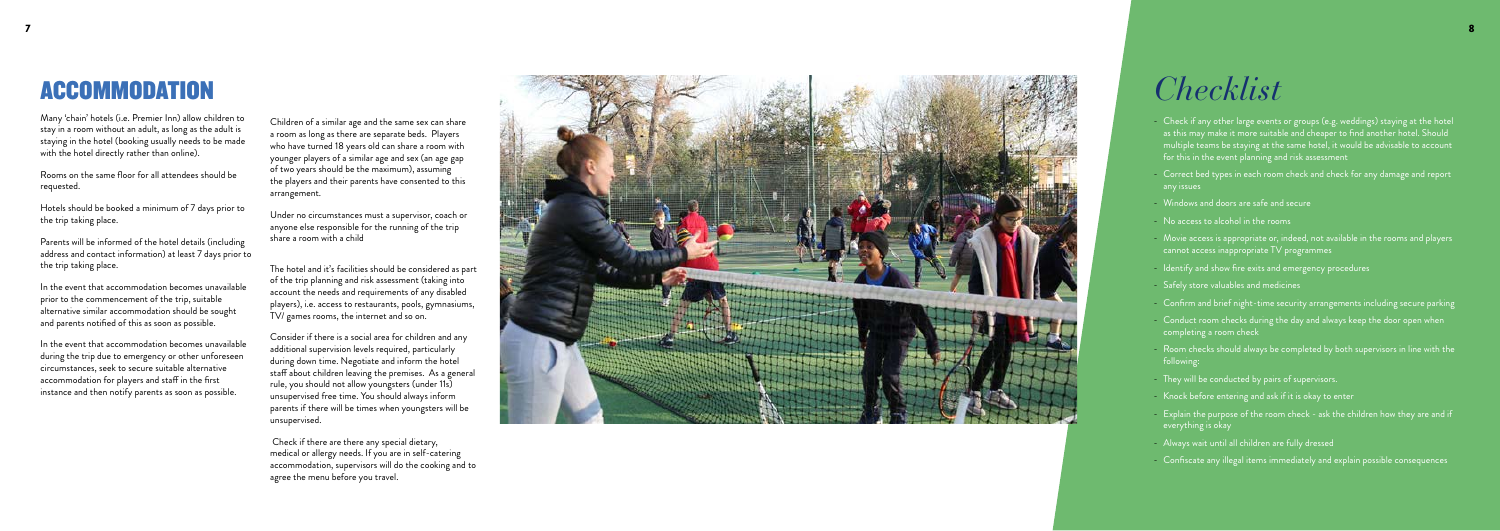Supervisors should ensure the players are not carrying any injuries which would prevent them from safely competing.

Supervisors must know how to contact the emergency services.

### MEDICAL ISSUES AND **EMERGENCIES**

**There must always be a qualified first aider and up-to-date first aid kit with the team.**

If a player needs to be taken to hospital in an emergency, it is acceptable for one supervisor to transport the child where the other supervisor needs to stay with the remaining children.

If any of the group have a known medical condition, ensure that supervisors are aware of how to deal with potential situations. Assess if any children with additional health needs/disabilities require extra supervisors or bespoke training such as asthma medication/ diabetes management.

#### MISSING PLAYERS

Ensure procedures are in place to provide clear guidance how supervisors should respond in these circumstances (see LTA Safeguarding at Events, Activities and Competitions for more details).

When a child is reported missing, allow no more than 20 minutes before calling the police.

#### INSURANCE

Information about insurance can be found on the  $LTA$ [Insurance Centre.](http://www.lta-insurance-centre.com/)

If anyone has further questions, these should be directed to Howdens via the details provided on the Insurance Centre, which includes a dedicated phone number, email address and enquiry form.

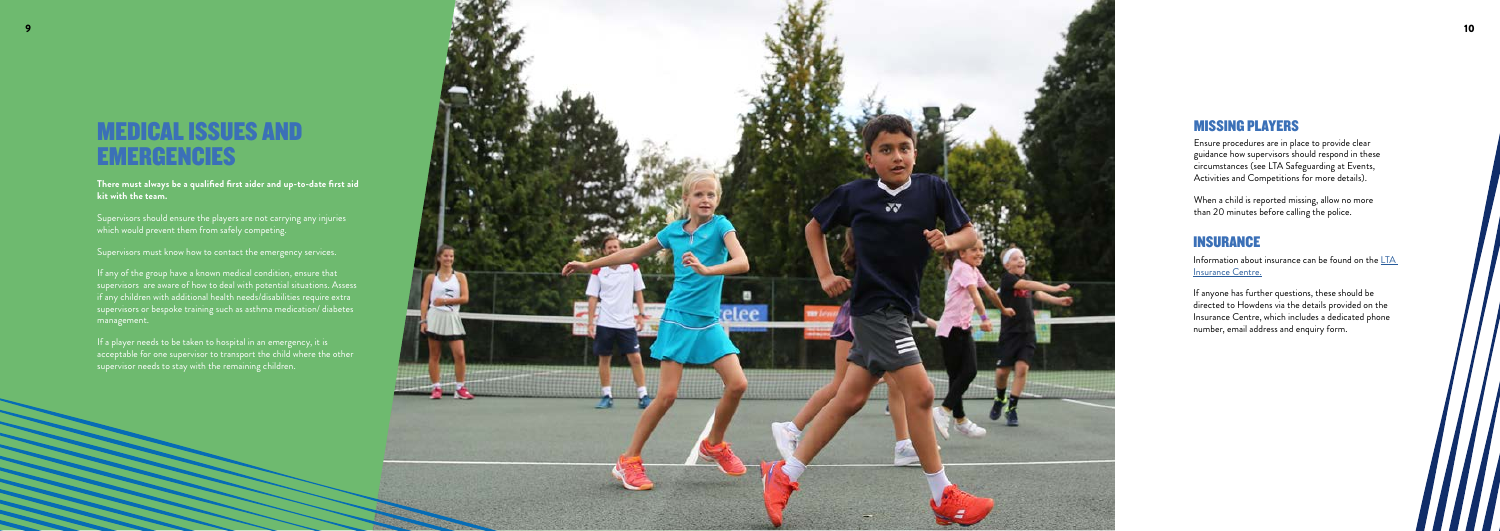#### CONFIDENTIAL INFORMATION

Ensure procedures are in place to provide clear guidance how supervisors should respond in these circumstances (see LTA Safeguarding at Events, Activities and Competitions for more details).

When a child is reported missing, allow no more than 20 minutes before calling the police.

### DBS

Anyone who is responsible for children (on behalf of the club/county/school) needs an LTA DBS check that is less than three years old.

Parents do not require a DBS check if they are supervising their own child on a trip. However, if a parent has been asked by the club/county association to take on a specific role which involves them working with children, then a DBS check is required.

It is strongly recommended that the LTA DBS eligibility flowchart (next page) is utilised to assess if a role requires a DBS check or not.

If a group of parents have made a private arrangement for one of them to transport/supervise all of their children, a DBS check is not required (due to the fact that it is a private arrangement).

Supervision is defined as 're<u>asonable</u> to ensure the protection of children'. It should be regular (with direct line of sight) and day to day.

If someone is working with children on average once a month on an on-going basis, it is recommended that a DBS check is obtained.

It is not possible for two individuals to be classified as supervising each other with neither of them in 'Regulated Activity'.

### *What does the individual's work with children involve?*

#### DBS FLOWCHART



#### WHAT IS SUPERVISION?

If you are not confident about providing this level of supervision, then the individual should be deemed to be unsupervised and therefore in 'Regulated Activity'.

The supervisor must be in 'Regulated Activity' (and have the appropriate DBS check) for the supervision to be considered valid.

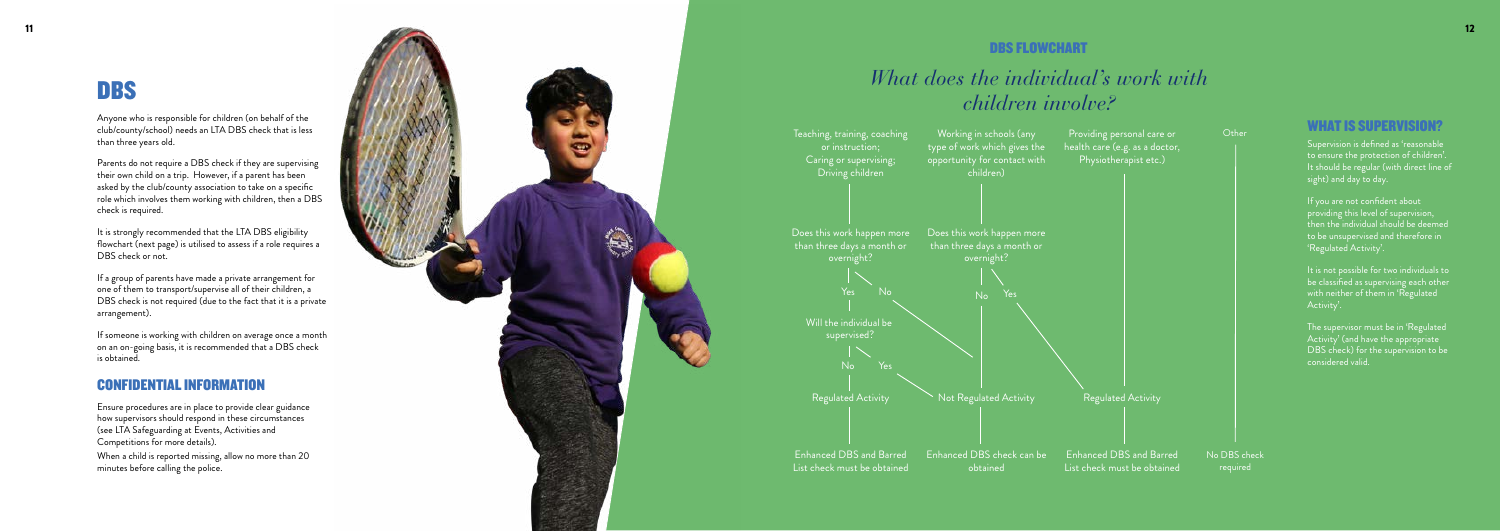### THE VENUE

**Supervisors are encouraged to liaise with the venue to ensure both parties are familiar with each other's policies and procedures. In addition, if there are any specific risks identified in the risk assessment process that are relevant for each party to be aware of, it is advisable to share details of these.**

#### TOILETS AND CHANGING ROOMS

All LTA registered venues are required to have their own policy on the use of changing rooms. Supervisors should check this policy in advance to ensure both they and the hosting venue can comply with it. If this is not possible, clubs/ counties/schools may decide that it is more practical for players to come to the venue already changed, wearing suitably warm clothing e.g. tracksuits, and change and shower back at the accommodation. As a general rule, supervisors should not enter the changing rooms/toilet and should remain outside (close by) until the child is finished.

### OTHER ONSITE FACILITIES

As part of the planning for the event, supervisors should ascertain details of the facilities at both the home venue and accommodation (i.e. gym, swimming pool etc.). These should be accounted for in the risk assessment and rules around player usage put in place.



#### SUPERVISORS SHOULD

- Encourage bigger groups to take a comfort break together. If the group has children of mixed genders, there should be at least one supervisor of each gender supervising visits to the toilet.
- Mobile phones and other electronic devices must not be used in changing rooms. Anyone observed taking photos or videos in the changing area should be immediately reported to the venue management and police as appropriate.
- Where no changing facilities are available children, parents and travelling teams/players will be made aware prior to the game and advised to make alternative arrangements and to take appropriate additional clothing e.g. tracksuits etc

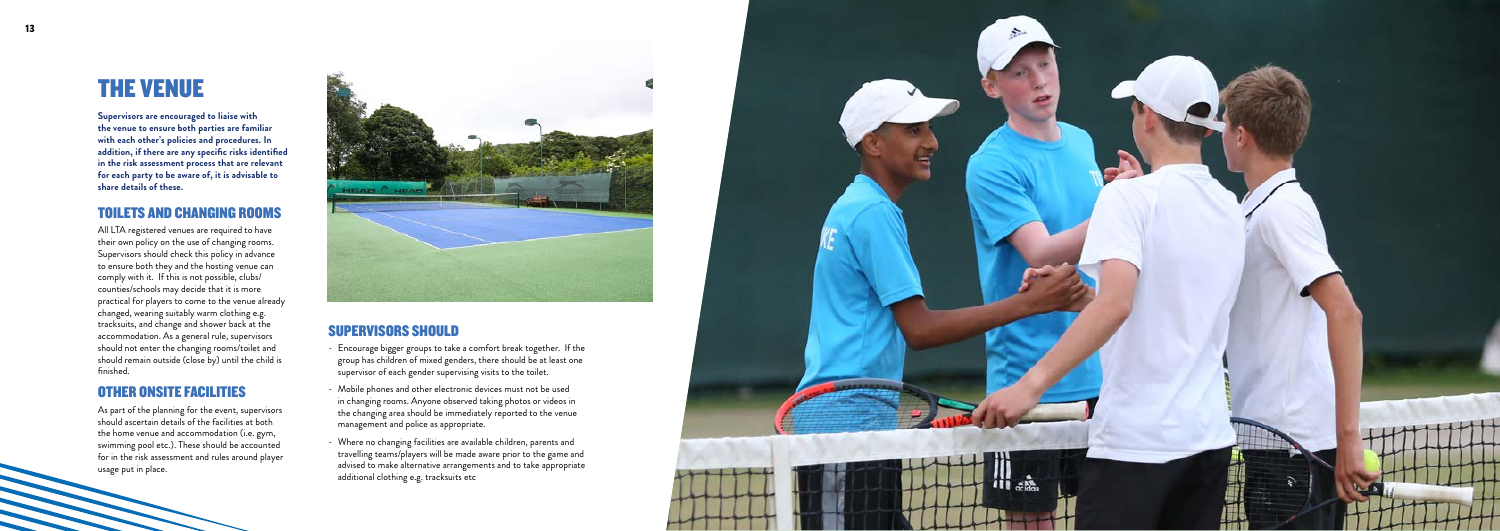

### SOCIAL MEDIA, MOBILE PHONES AND THE INTERNET

**E-technology, mobile phones, tablets/electronic devices, social media, use of film and photography and access to the internet can be an integral part of larger events and it can be expected that children may have access to some or all of these.** 

Clubs/counties/schools should have an [online safety](https://www.lta.org.uk/globalassets/about-lta/safeguarding/county-standards/online-safety-and-communication-policy.docx) and communication policy and an [acceptable use statement for](https://www.lta.org.uk/globalassets/about-lta/safeguarding/county-standards/acceptable-use-statement-for-internet-and-social-media-use.docx)  [internet and social media](https://www.lta.org.uk/globalassets/about-lta/safeguarding/county-standards/acceptable-use-statement-for-internet-and-social-media-use.docx) which is adhered to by all staff, volunteers and children.

### PHOTOGRAPHY AND FILMING

**The [LTA Photography Policy](https://www.lta.org.uk/globalassets/about-lta/safeguarding/lta-photography-policy-final.pdf) applies to all LTA Staged Competitions (all tennis competitions and tournaments that are organised and delivered by the LTA).**

This policy also sets out guidelines for other tennis venues and organisations running tennis competitions on behalf of the LTA and which is further supported by the **Photography and Filming Best** [Practice Guidance](https://www.lta.org.uk/globalassets/about-lta/safeguarding/county-standards/photography-and-filming-best-practice-guidance.docx).

### RETURN TRIP AND LATE COLLECTION

Where possible supervisors can confirm with parents/ carers that they are on time for the arrival at the prearranged designated pick up point.

The pick up point should be well lit, secure and a public place preferably linked to the club or sport centre or agreed suitable venue.

### LATE COLLECTION

Clubs and supervisors should not be responsible for transporting children in the event of late collection other than in the case of an emergency.

If late collection occurs:

- Ensure that 2 supervisors stay with the child if possible at the pick-up point.
- Do not send the individual home with anyone else unless you have parental consent.



If collection fails to occur:

- Try and make contact with the parent/carer to find out what is happening
- If contact cannot be made ask the child if they have any alternative contact details for their parent. If unsuccessful, ask the child if there are any other family members who could collect them
- If unsuccessful and it is not appropriate to take the child home (for example, there is no-one at home), contact should be made with the Police on 101